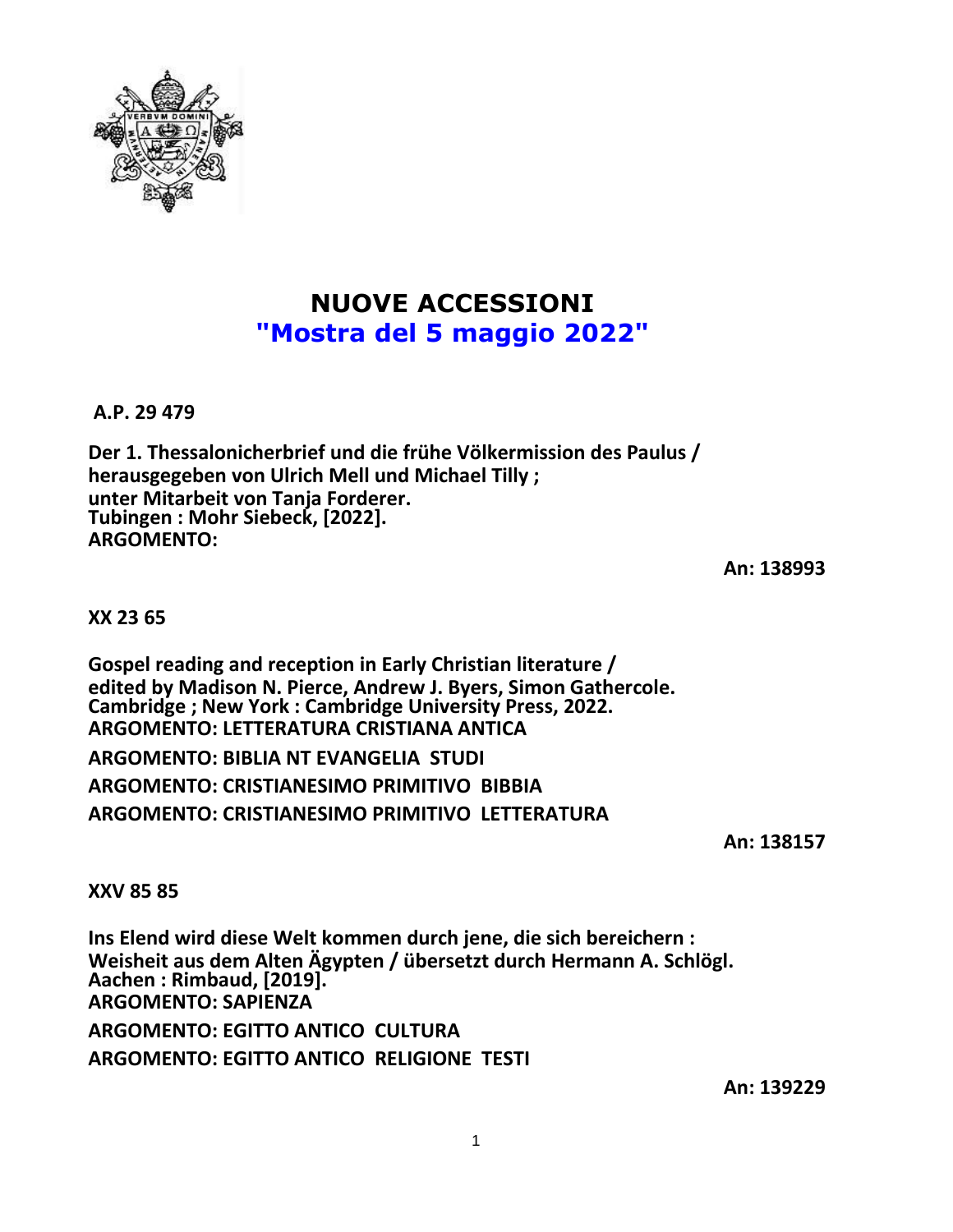**XXV 71 J 11**

**Languages, objects, and the transmission of rituals : an interdisciplinary analysis on ritual practices in the Graeco-Egyptian papyri (PGM) / edited by Sabina Crippa and Emanuele M. Ciampini. Venezia : Edizioni Ca' Foscari - Digital publishing, 2017. ARGOMENTO: MAGIA EGITTO ARGOMENTO: PAPIRI GRECI EGITTO ARGOMENTO: RITI E RELIGIONE An: 139355**

**XXV 44 B 21.1 XXV 44 B 21.2**

**Backes, Burkhard, 1975-. Sarg und Sarkophag der Aaschyt (Kairo JE 47355 und 47267) / Burkhard Backes ; mit Fotografien von Ahmed Amin und Sameh Abdel Mohsen und Zeichnungen von Felicitas Weber und Matthieu Götz. Wiesbaden : Harrassowitz Verlag, 2020. ARGOMENTO: EGIZIANO LINGUA ISCRIZIONI ARGOMENTO: EGITTO ANTICO SARCOFAGI TESTI**

**An: 139055**

**XV 19 43**

**Barry, David P., 1987-. The exile of Adam in Romans : the reversal of the curse against Adam and Israel in the substructure of Romans 5-8 / David P. Barry. Lanham ; Boulder ; New York ; London : Lexington Books/Fortress Academic, [2021]. ARGOMENTO: EBREI STORIA 589 538 AC ESILIO ARGOMENTO: BIBLIA NT AD ROMANOS 5**

**ARGOMENTO: BIBLIA NT AD ROMANOS 8 ARGOMENTO: BIBLIA NT AD ROMANOS INTERPRETAZIONE INGLESE ARGOMENTO: ADAM PERSONAGGIO BIBLICO**

**An: 138825**

**VIII 33 D 9**

**Brunk, George Rowland III, 1939-. Galatians / George R. Brunk III. Harrisonburg, Virginia ; Kitchener, Ontario : Herald Press, [2015]. ARGOMENTO: BIBLIA NT AD GALATAS COMMENTI INGLESE**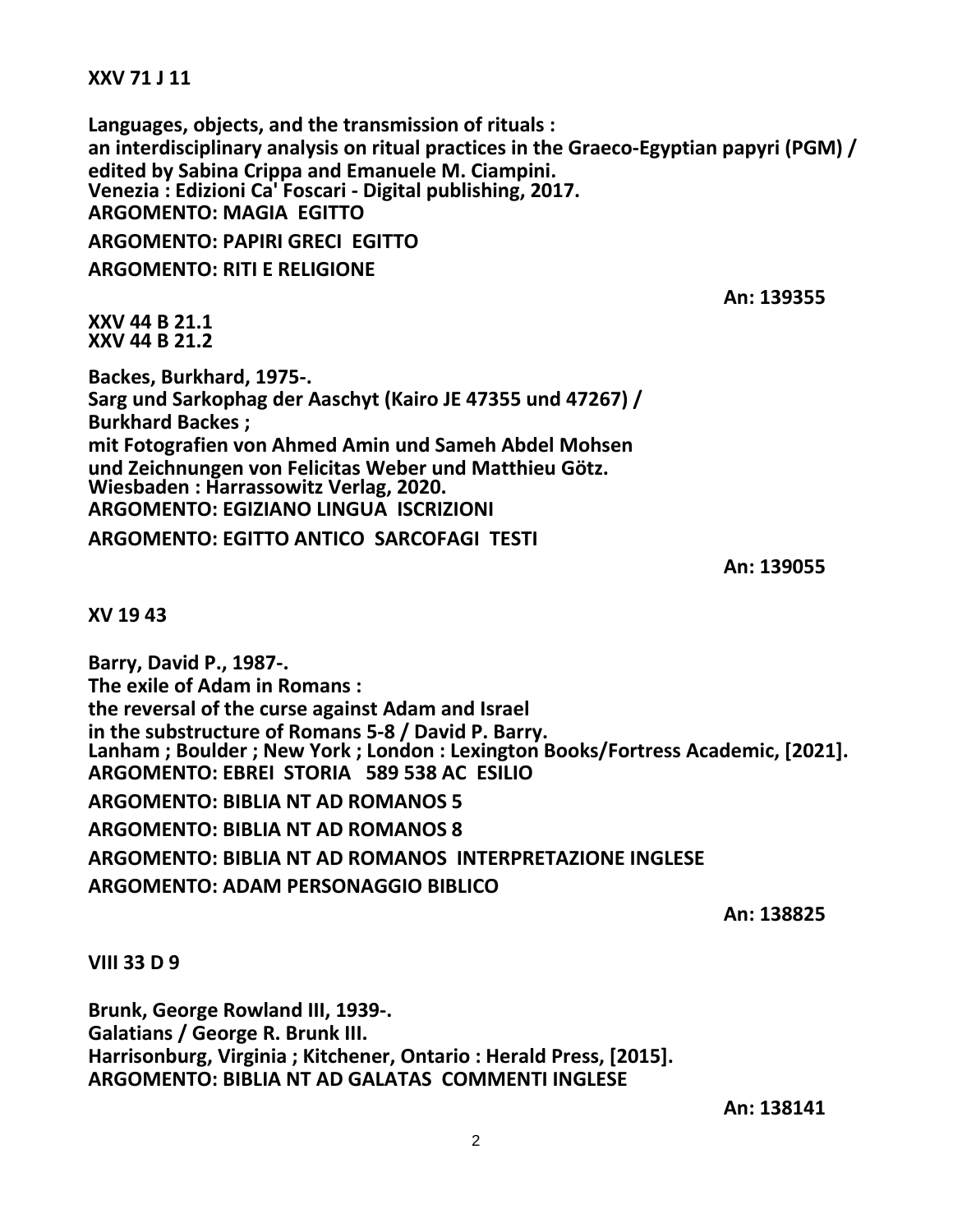**VIII 101 A 1.1**

**Carr, David McLain, 1961-. Genesis 1-11 / David M. Carr. Stuttgart : Verlag W. Kohlhammer, 2021. ARGOMENTO: BIBLIA VT GENESIS COMMENTI INGLESE ARGOMENTO: BIBLIA VT GENESIS 1 11**

**An: 138472**

**VIII 101 17**

**Ego, Beate, 1958-. Tobit / Beate Ego. Stuttgart : Verlag W. Kohlhammer, 2021. ARGOMENTO: BIBLIA VT TOBIAS COMMENTI TEDESCO**

**An: 138480**

**XXVI 55 38**

**Girardin, Michaël, 1990-. L'offrande et le tribut : histoire politique de la fiscalité en Judée hellénistique et romaine (200 a.C.-135 p.C.) / Michaël Girardin. Bordeaux : Ausonius, 2022. ARGOMENTO: GIUDAISMO ECONOMIA ARGOMENTO: GIUDAISMO ELLENISTICO ARGOMENTO: GIUDAISMO STORIA 168 AC 135 DC ARGOMENTO: GIUDAISMO ROMA**

**An: 139261**

**M.C. A 38 28**

**Gudeman, Edward, 1965-. The abyss in Revelation : a view from below / Edward Gudeman. University Park, Pennsylvania : Eisenbrauns, [2021]. ARGOMENTO: BIBLIA NT APOCALYPSIS INTERPRETAZIONE INGLESE**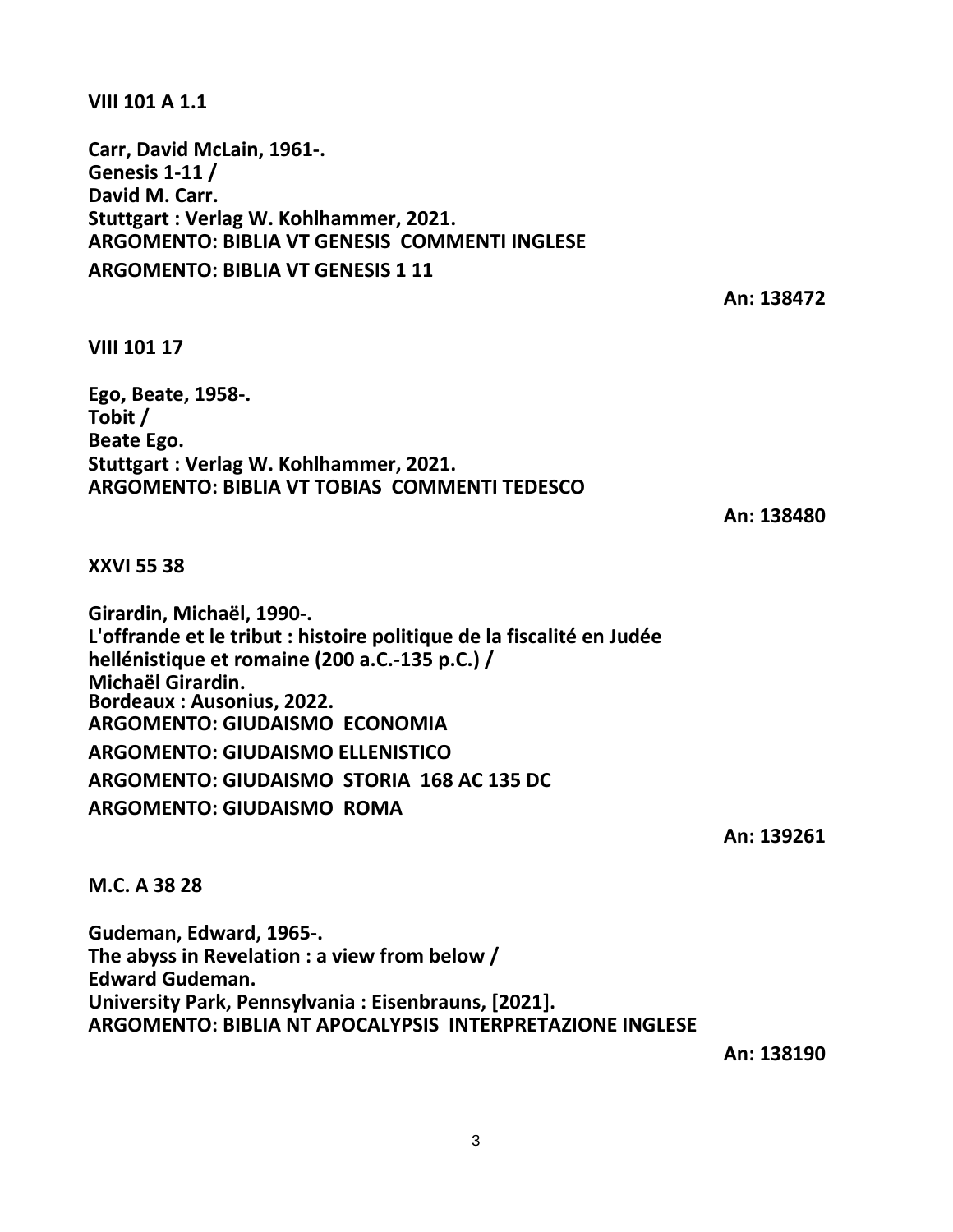**XXVII 82 56**

**Gzella, Holger, 1974-. Aramaic : a history of the first world language / Holger Gzella ; translated by Benjamin D. Suchard. Grand Rapids, Michigan : William B. Eerdmans Publishing Company, 2021. ARGOMENTO: ARAMAICO LINGUA STORIA**

**An: 138155**

## **XXV 97 104**

**Kahl, Jochem, 1961-. Asyut : the excavations of the Italian archaeological mission (1906-1913) / Jochem Kahl, Alice Maria Sbriglio, Paolo Del Vesco, Marcella Trapani. Torino : Museo Egizio di Torino ARGOMENTO: EGITTO ANTICO ARCHEOLOGIA SCAVI ARGOMENTO: ASYUT EGITTO**

**An: 139194**

**XII 41 A 72**

**Manicardi, Ermenegildo, sacerdote, 1948-. «Lo pose in una mangiatoia» : il racconto lucano dell'infanzia di Gesù / Ermenegildo Manicardi. Bologna : EDB, [2019]. ARGOMENTO: GESU CRISTO INFANZIA ARGOMENTO: BIBLIA NT LUCAS 2 ARGOMENTO: BIBLIA NT LUCAS INTERPRETAZIONE ITALIANO**

**An: 138532**

**XXV 78 B 24**

**Mekis, Tamás. The hypocephalus: an ancient Egyptian funerary amulet / Tamás Mekis. Oxford : Archaeopress Publishing Ltd, [2020]. ARGOMENTO: EGITTO ANTICO AMULETI ARGOMENTO: EGITTO ANTICO RELIGIONE RITUALI**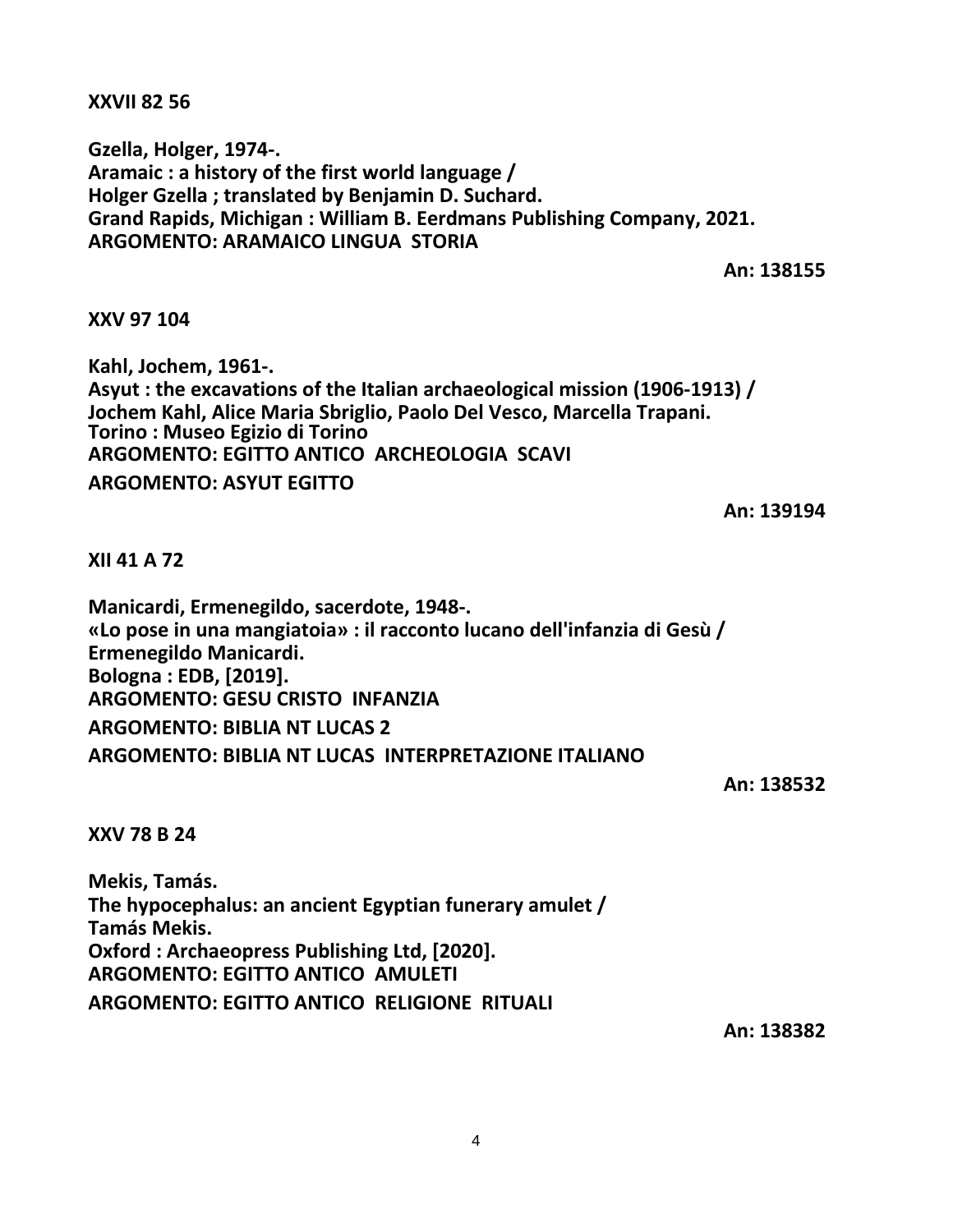**M.C. P 9 35**

**Meynet, Roland, S.I., 1939-. The Psalter : Book Three (Ps 73-89) / Roland Meynet ; translated by Bernard Witek. Leuven ; Paris ; Bristol, CT : Peeters, 2021. ARGOMENTO: BIBLIA RETORICA ARGOMENTO: BIBLIA VT PSALMI ANALISI RETORICA**

**An: 138761**

## **XV 15 A 19**

**Prothro, James B., 1986-. The Apostle Paul and his Letters : an introduction / James B. Prothro ; foreword by Thomas D. Stegman, SJ. Washington, D.C. : The Catholic University of America Press, 2021. ARGOMENTO: PAOLO APOSTOLO TEOLOGIA ARGOMENTO: BIBLIA NT PAULI EPISTOLAE INTERPRETAZIONE INGLESE**

**An: 139219**

**XV 25 A 44**

**Pukhalskaya, Halina, 1975-. Esemplarità di un itinerario : studio retorico-letterario di 1 Corinzi 9,19-23 / Halina Pukhalskaya ; prefazione di Andrzej M. Gieniusz, CR. Assisi : Cittadella, 2017. ARGOMENTO: BIBLIA NT AD CORINTHIOS I 9 ARGOMENTO: BIBLIA NT AD CORINTHIOS I INTERPRETAZIONE ITALIANO ARGOMENTO: BIBLIA NT PAULI EPISTOLAE ANALISI RETORICA**

**An: 138395**

**XXII 15 26.1**

**Rogerson, John William, 1935-2018. Il mondo dell'Antico Testamento / John Rogerson, Philip R. Davies. Brescia : Queriniana, [2018]. ARGOMENTO: BIBLIA VT GEOGRAFIA STORICA ARGOMENTO: PALESTINA BIBLIA**